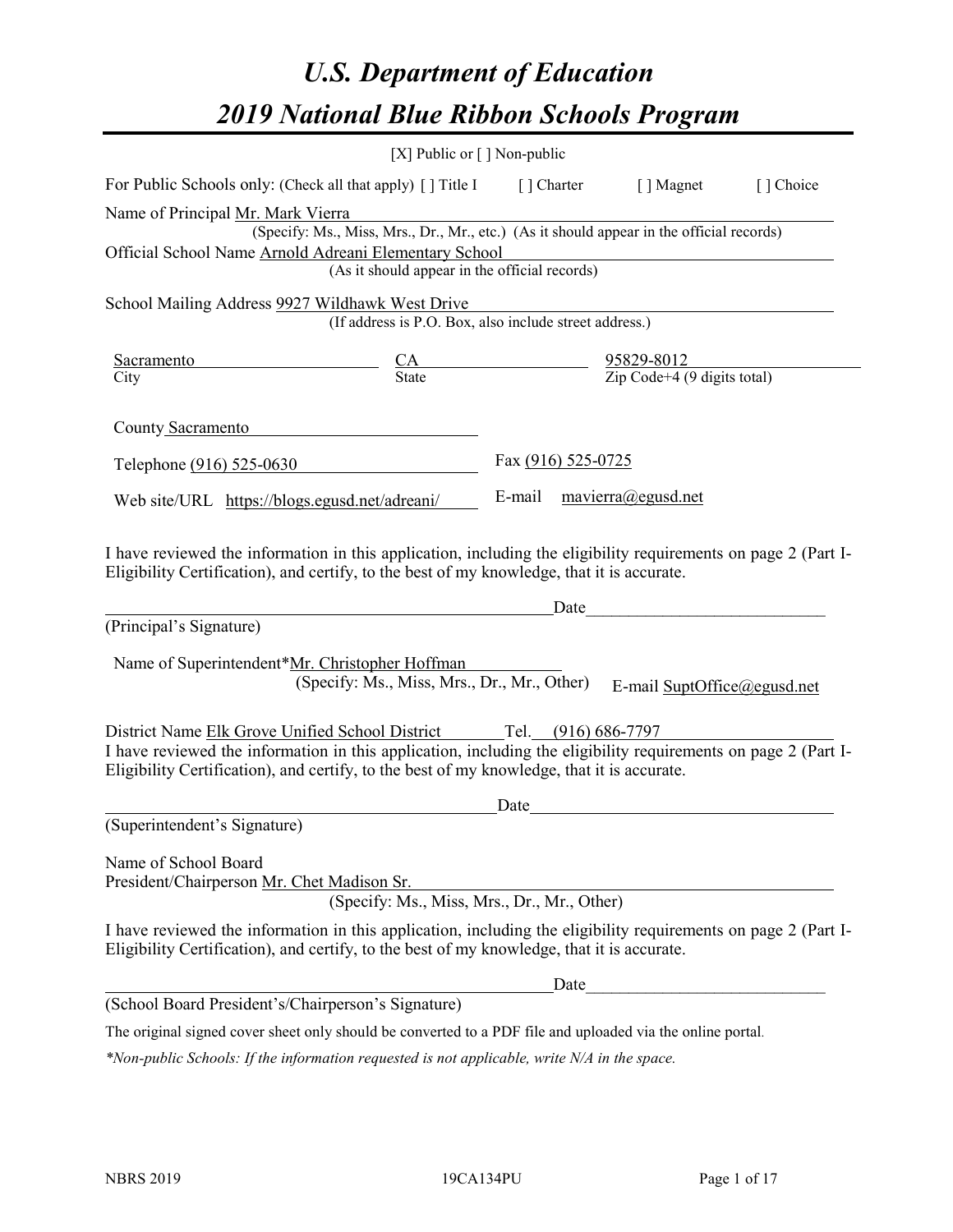The signatures on the first page of this application (cover page) certify that each of the statements below, concerning the school's eligibility and compliance with U.S. Department of Education and National Blue Ribbon Schools requirements, are true and correct.

1. All nominated public schools must meet the state's performance targets in reading (or English language arts) and mathematics and other academic indicators (i.e., attendance rate and graduation rate), for the all students group, including having participation rates of at least 95 percent using the most recent accountability results available for nomination.

2. To meet final eligibility, all nominated public schools must be certified by states prior to September 2019 in order to meet all eligibility requirements. Any status appeals must be resolved at least two weeks before the awards ceremony for the school to receive the award.

3. The school configuration includes one or more of grades K-12. Schools on the same campus with one principal, even a K-12 school, must apply as an entire school.

4. The school has been in existence for five full years, that is, from at least September 2013 and each tested grade must have been part of the school for the past three years.

5. The nominated school has not received the National Blue Ribbon Schools award in the past five years: 2014, 2015, 2016, 2017, or 2018.

6. The nominated school has no history of testing irregularities, nor have charges of irregularities been brought against the school at the time of nomination. If irregularities are later discovered and proven by the state, the U.S. Department of Education reserves the right to disqualify a school's application and/or rescind a school's award.

7. The nominated school has not been identified by the state as "persistently dangerous" within the last two years.

8. The nominated school or district is not refusing Office of Civil Rights (OCR) access to information necessary to investigate a civil rights complaint or to conduct a district-wide compliance review.

9. The OCR has not issued a violation letter of findings to the school district concluding that the nominated school or the district as a whole has violated one or more of the civil rights statutes. A violation letter of findings will not be considered outstanding if OCR has accepted a corrective action plan from the district to remedy the violation.

10. The U.S. Department of Justice does not have a pending suit alleging that the nominated school or the school district, as a whole, has violated one or more of the civil rights statutes or the Constitution's equal protection clause.

11. There are no findings of violations of the Individuals with Disabilities Education Act in a U.S. Department of Education monitoring report that apply to the school or school district in question; or if there are such findings, the state or district has corrected, or agreed to correct, the findings.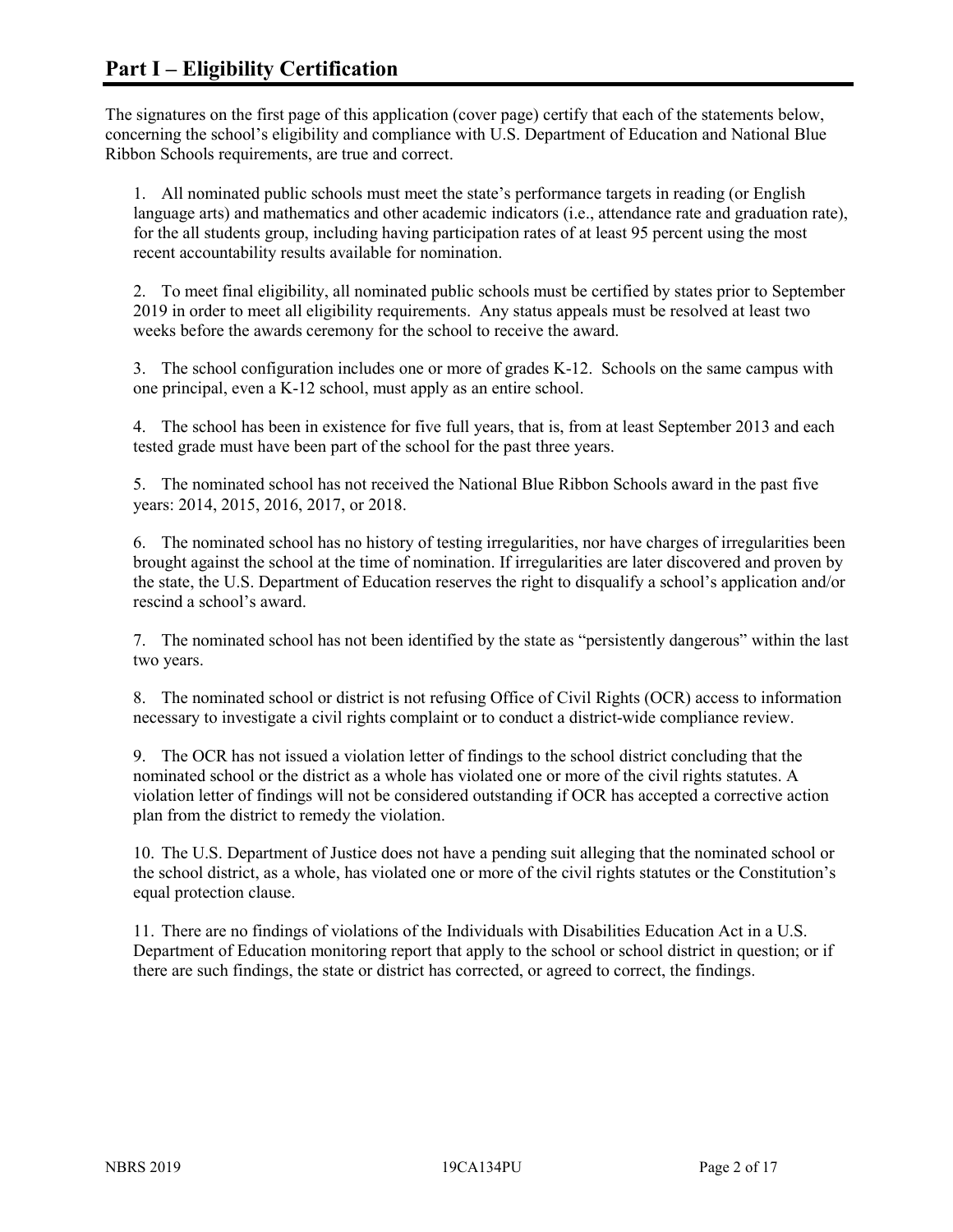# **PART II - DEMOGRAPHIC DATA**

#### **Data should be provided for the most recent school year (2018-2019) unless otherwise stated.**

#### **DISTRICT**

1. Number of schools in the district  $\frac{42}{2}$  Elementary schools (includes K-8) (per district designation): 9 Middle/Junior high schools 14 High schools 0 K-12 schools

65 TOTAL

**SCHOOL** (To be completed by all schools)

2. Category that best describes the area where the school is located:

[ ] Urban or large central city [X] Suburban [] Rural or small city/town

3. Number of students as of October 1, 2018 enrolled at each grade level or its equivalent in applying school:

| Grade                           | # of         | # of Females | <b>Grade Total</b> |
|---------------------------------|--------------|--------------|--------------------|
|                                 | <b>Males</b> |              |                    |
| <b>PreK</b>                     | 14           | 10           | 24                 |
| $\mathbf K$                     | 66           | 53           | 119                |
| 1                               | 52           | 43           | 95                 |
| 2                               | 42           | 63           | 105                |
| 3                               | 55           | 49           | 104                |
| $\overline{\mathbf{4}}$         | 62           | 57           | 119                |
| 5                               | 77           | 56           | 133                |
| 6                               | 62           | 59           | 121                |
| 7                               | 0            | $\theta$     | 0                  |
| 8                               | 0            | $\theta$     | 0                  |
| 9                               | 0            | $\theta$     | 0                  |
| 10                              | 0            | $\theta$     | 0                  |
| 11                              | 0            | $\theta$     | 0                  |
| 12 or higher                    | 0            | 0            | 0                  |
| <b>Total</b><br><b>Students</b> | 430          | 390          | 820                |

\*Schools that house PreK programs should count preschool students **only** if the school administration is responsible for the program.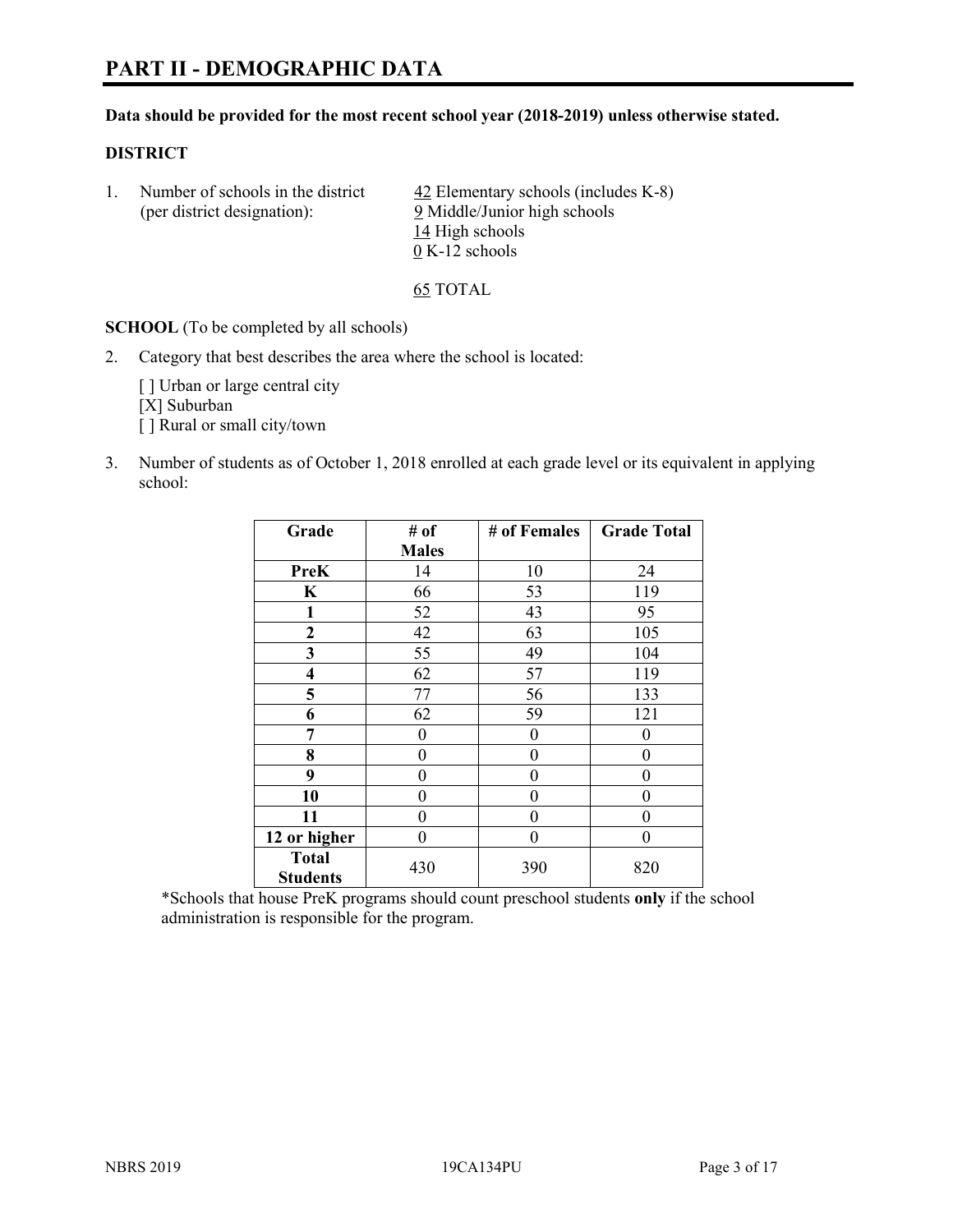4. Racial/ethnic composition of  $0\%$  American Indian or Alaska Native the school (if unknown, estimate): 43 % Asian 5 % Black or African American 15 % Hispanic or Latino 2 % Native Hawaiian or Other Pacific Islander 23 % White 12 % Two or more races

#### **100 % Total**

(Only these seven standard categories should be used to report the racial/ethnic composition of your school. The Final Guidance on Maintaining, Collecting, and Reporting Racial and Ethnic Data to the U.S. Department of Education published in the October 19, 2007 *Federal Register* provides definitions for each of the seven categories.)

5. Student turnover, or mobility rate, during the 2017 – 2018 school year: 9%

If the mobility rate is above 15%, please explain.

This rate should be calculated using the grid below. The answer to (6) is the mobility rate.

| <b>Steps For Determining Mobility Rate</b>    | Answer |
|-----------------------------------------------|--------|
| (1) Number of students who transferred to     |        |
| the school after October 1, 2017 until the    | 46     |
| end of the 2017-2018 school year              |        |
| (2) Number of students who transferred        |        |
| from the school after October 1, 2017 until   | 29     |
| the end of the 2017-2018 school year          |        |
| (3) Total of all transferred students [sum of | 75     |
| rows $(1)$ and $(2)$ ]                        |        |
| (4) Total number of students in the school as |        |
| of October 1, 2017                            | 791    |
| $(5)$ Total transferred students in row $(3)$ | 0.09   |
| divided by total students in row (4)          |        |
| (6) Amount in row (5) multiplied by 100       | 9      |

6. English Language Learners (ELL) in the school:  $10\%$ 

81 Total number ELL

Specify each non-English language represented in the school (separate languages by commas): Arabic, Cantonese, Filipino/Tagalog, Gujarati, Hindi, Hmong, Khmer(Cambodian), Korean, Mandarin, Mien(Yao), Pashto, Polish, Punjabi, Russian, Spanish, Swedish, Urdu, Vietnamese

7. Students eligible for free/reduced-priced meals: 29 % Total number students who qualify: 239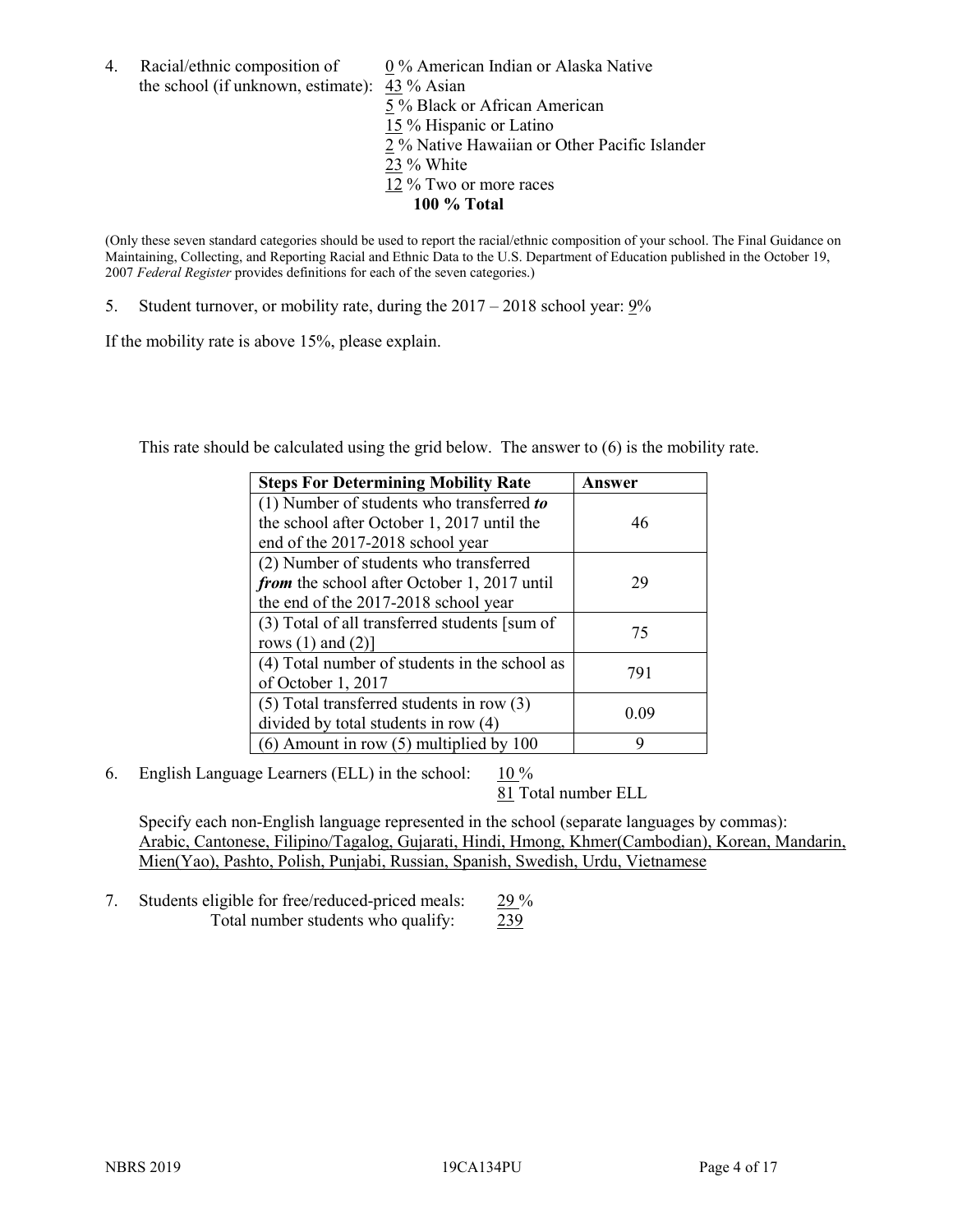77 Total number of students served

Indicate below the number of students with disabilities according to conditions designated in the Individuals with Disabilities Education Act. Do not add additional conditions. It is possible that students may be classified in more than one condition.

| 33 Autism                 | 9 Multiple Disabilities                 |
|---------------------------|-----------------------------------------|
| 0 Deafness                | 1 Orthopedic Impairment                 |
| 0 Deaf-Blindness          | 16 Other Health Impaired                |
| 0 Developmental Delay     | 18 Specific Learning Disability         |
| 1 Emotional Disturbance   | 28 Speech or Language Impairment        |
| 0 Hearing Impairment      | 0 Traumatic Brain Injury                |
| 4 Intellectual Disability | 0 Visual Impairment Including Blindness |

- 9. Number of years the principal has been in her/his position at this school:  $\frac{4}{3}$
- 10. Use Full-Time Equivalents (FTEs), rounded to nearest whole numeral, to indicate the number of school staff in each of the categories below:

|                                                                                                                                                                                                                              | <b>Number of Staff</b>      |
|------------------------------------------------------------------------------------------------------------------------------------------------------------------------------------------------------------------------------|-----------------------------|
| Administrators                                                                                                                                                                                                               | $\mathcal{D}_{\mathcal{L}}$ |
| Classroom teachers including those<br>teaching high school specialty<br>subjects, e.g., third grade teacher,<br>history teacher, algebra teacher.                                                                            | 32                          |
| Resource teachers/specialists/coaches<br>e.g., reading specialist, science coach,<br>special education teacher, technology<br>specialist, art teacher, etc.                                                                  | 5                           |
| Paraprofessionals under the<br>supervision of a professional<br>supporting single, group, or classroom<br>students.                                                                                                          | 14                          |
| Student support personnel<br>e.g., school counselors, behavior<br>interventionists, mental/physical<br>health service providers,<br>psychologists, family engagement<br>liaisons, career/college attainment<br>coaches, etc. | $\mathcal{D}$               |

11. Average student-classroom teacher ratio, that is, the number of students in the school divided by the FTE of classroom teachers, e.g.,  $22:1$  26:1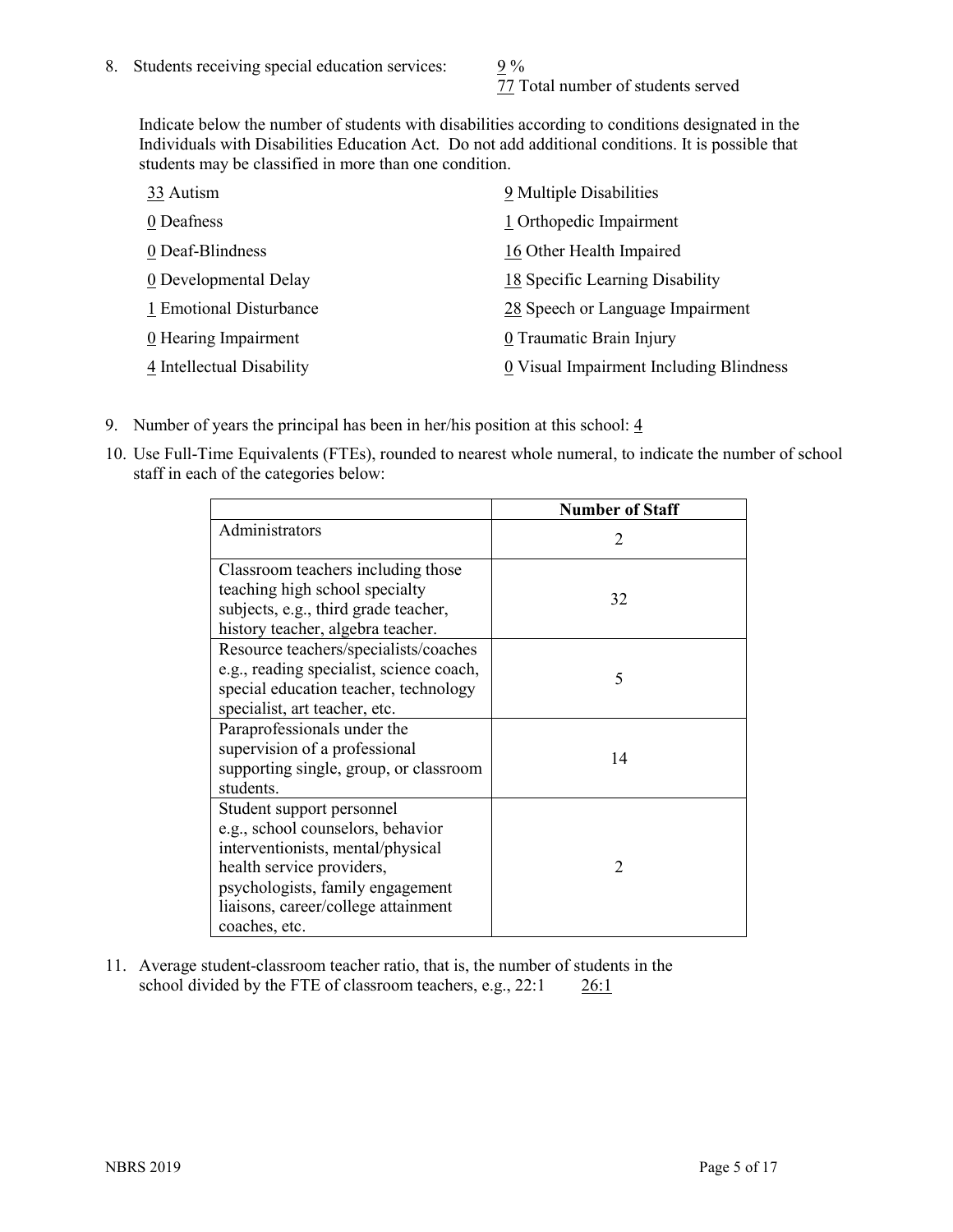12. Show daily student attendance rates. Only high schools need to supply yearly graduation rates.

| <b>Required Information</b> | $2017 - 2018$ | 2016-2017 | 2015-2016 | 2014-2015 | 2013-2014 |
|-----------------------------|---------------|-----------|-----------|-----------|-----------|
| Daily student attendance    | 98%           | 97%       | 98%       | $27\%$    | 98%       |
| High school graduation rate | $0\%$         | $0\%$     | $0\%$     | $9\%$     | $0\%$     |

#### 13. **For high schools only, that is, schools ending in grade 12 or higher.**

Show percentages to indicate the post-secondary status of students who graduated in Spring 2018.

| <b>Post-Secondary Status</b>                  |       |
|-----------------------------------------------|-------|
| Graduating class size                         |       |
| Enrolled in a 4-year college or university    | $0\%$ |
| Enrolled in a community college               | 0%    |
| Enrolled in career/technical training program | 0%    |
| Found employment                              | 0%    |
| Joined the military or other public service   | 0%    |
| Other                                         | በ%    |

14. Indicate whether your school has previously received a National Blue Ribbon Schools award. Yes No X

If yes, select the year in which your school received the award.

15. In a couple of sentences, provide the school's mission or vision statement.

We will provide a nurturing culture of high expectations for students behaviorally and academically so that all children are college, career, and life ready.

16. **For public schools only**, if the school is a magnet, charter, or choice school, explain how students are chosen to attend.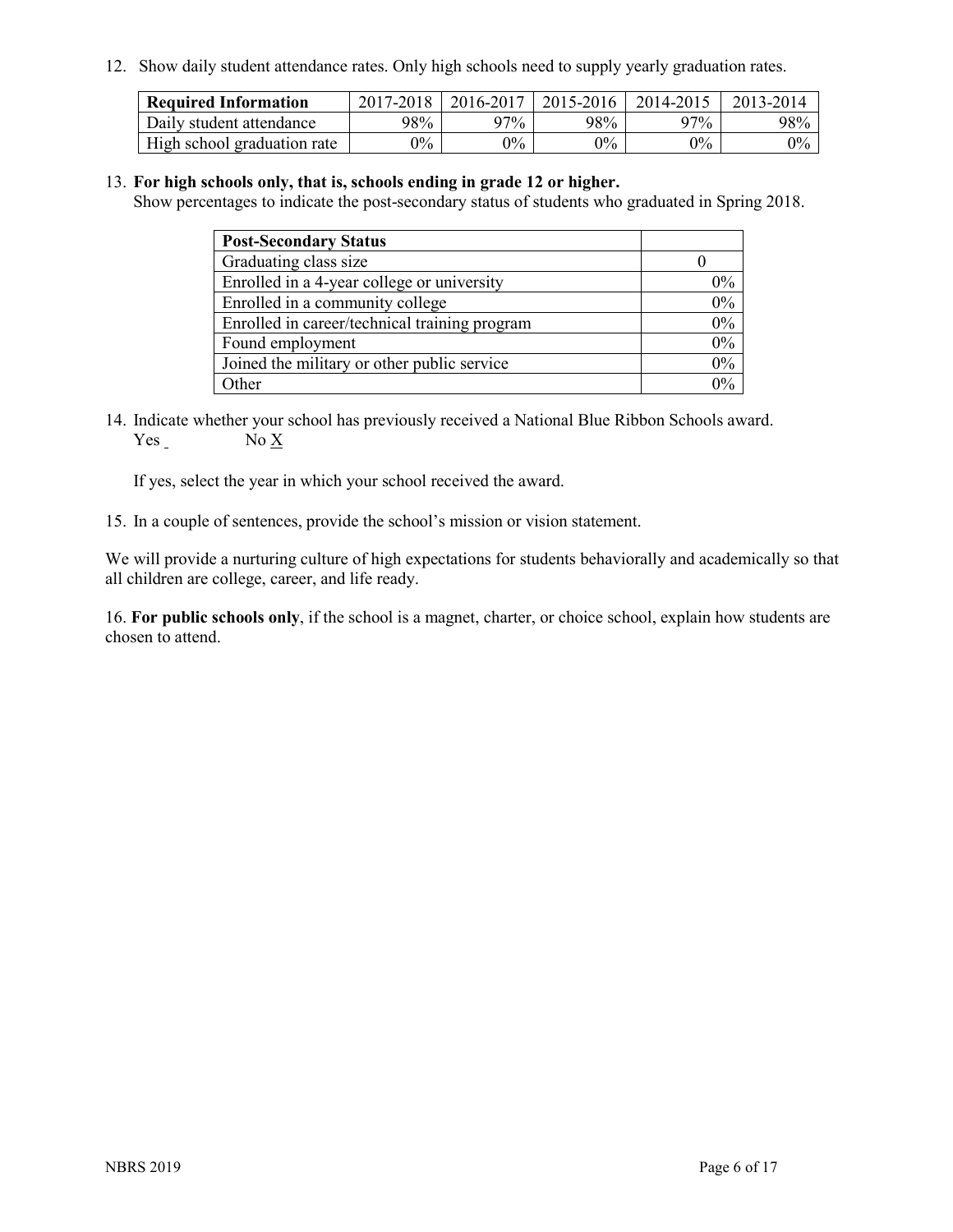# **PART III – SUMMARY**

Arnold Adreani Elementary School has a motto of Leave A Legacy! This stems from deeply engrained mindsets present in staff, students, and families since the inception of the school. It is also in honor of the namesake of the school, Dr. Arnold Adreani, an icon who has left his legacy on the Elk Grove Unified School District (EGUSD) and the Elk Grove community as a whole. Dr. Adreani served as the principal of Joseph Kerr Middle School for 27 years and continues to serve the community to this day.

Arnold Adreani Elementary has a rich tradition of staff deeply committed to excellence for themselves and for their students. Many of the staff have been at the school since it opened. This creates a sense of ownership to the successes, past and present, of the children they serve. It also highlights the climate and culture that exists on campus for staff.

Adreani opened in 2005 and is located in Sacramento, CA in EGUSD. It is located on the southeast end of Sacramento County in the Pleasant Grove Region and is one of 42 elementary schools. Students may enter the school as early as TK, and matriculate to middle school after completing sixth grade.

The school embraces a diverse student population that strengthens students' ability to be culturally responsive citizens. Families come from a variety of cultural and linguistic backgrounds. There are 19 languages spoken by families and 81 English Language Learners (ELL). The cafeteria serves healthy lunch options for all students and 29 percent of families qualify for free or reduced lunch. There are 109 students from third through sixth grade that qualify for Gifted and Talented Education (GATE). The school also contains two Integrative Level Autism classrooms. These classes are comprised of students in kindergarten through sixth grades. Students receive specially designed academic and behavioral instruction to meet their individualized goals. Students in the integrative classroom are approaching grade level standards and are mainstreamed into general education classrooms throughout campus for instruction in core curricular areas. This builds the richness of diversity on the campus and bolsters the experience for all students at Arnold Adreani Elementary School.

For the past eight years, students have achieved the highest test scores in EGUSD on state tests. Whether it was the previous California Standardized Test (CST) or the current California Assessment of Student Progress and Performance (CAASPP), teachers provide rigorous instruction that prepare students to be successful at demonstrating mastery of grade level standards.

Adreani's attendance motto is, "Every Day, All Day, On Time." Staff work closely with families to ensure that students are in school to receive instruction. Attendance is incentivized at weekly assemblies and endof-trimester awards ceremonies. The school has the highest attendance rate in EGUSD at 97.5% and has received recognition from State Superintendent Tom Torlakson.

To continue to achieve at high levels requires a strong partnership with the parent community. Parents can be seen on campus daily. They walk their children onto campus, they volunteer in classrooms, and they communicate regularly with staff. Teachers value parents as an integral component of the learning process and take time to activate parent support through regular communication. The site also has an amazingly supportive PTA that acts as a community-building group and a site support team. The PTA hosts incredible events that bring the community together and fundraisers that directly support site needs. The PTA provides funding to support the library, school improvement, and intervention support.

An excerpt of the mission statement at Arnold Adreani Elementary reads, "We will strive to create an environment that is safe, respectful, and caring, where students, staff, and the community enjoy being actively involved." This acts as a platform from which each staff member takes an important role in creating a nurturing environment where students are held to a high standard, both academically and behaviorally.

As part of a commitment to develop the whole child, the school utilizes a Positive Behavior Interventions and Supports (PBIS) program to address the social and emotional needs of children. Students are explicitly taught desirable behaviors under the headings of Be Safe, Be Respectful, Be Responsible. All students know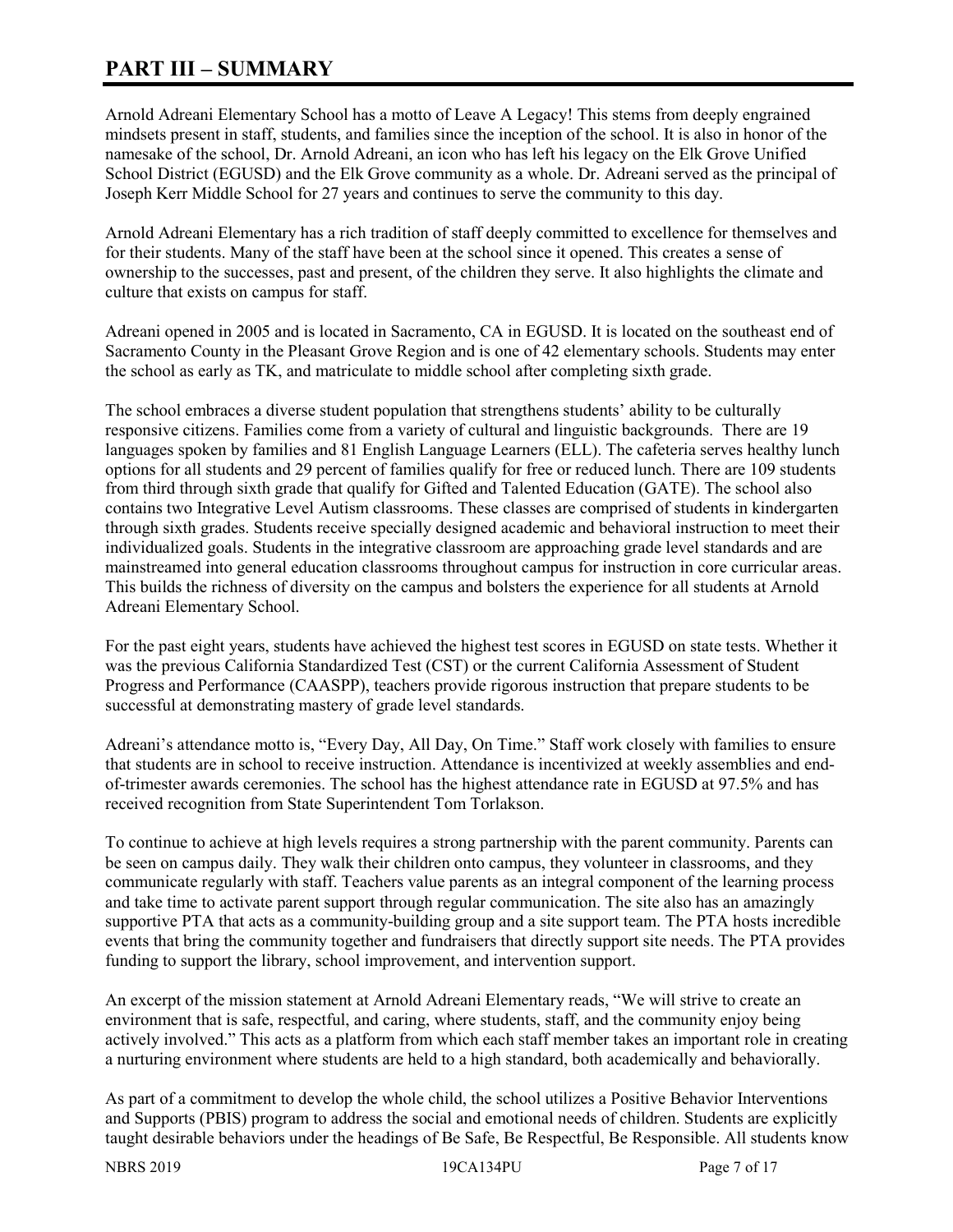this as "The Wildhawk Way" and are celebrated for adhering to these standards. Students who need additional intervention, emotionally or behaviorally, have access to our Tier 2 support team. A mental health therapist or a school psychologist provides services through one-on-one sessions or social skills groups.

Teachers and staff exude professionalism as educators who continually seek to hone their craft for the betterment of children. Teachers stay apprised of current research-based instructional practices and work collaboratively to implement a cohesive program for students. Teachers build this program through designated "Early Out" release time on Wednesdays. Here, teachers practice collective teacher efficacy to design rigorous academic expectations and necessary interventions.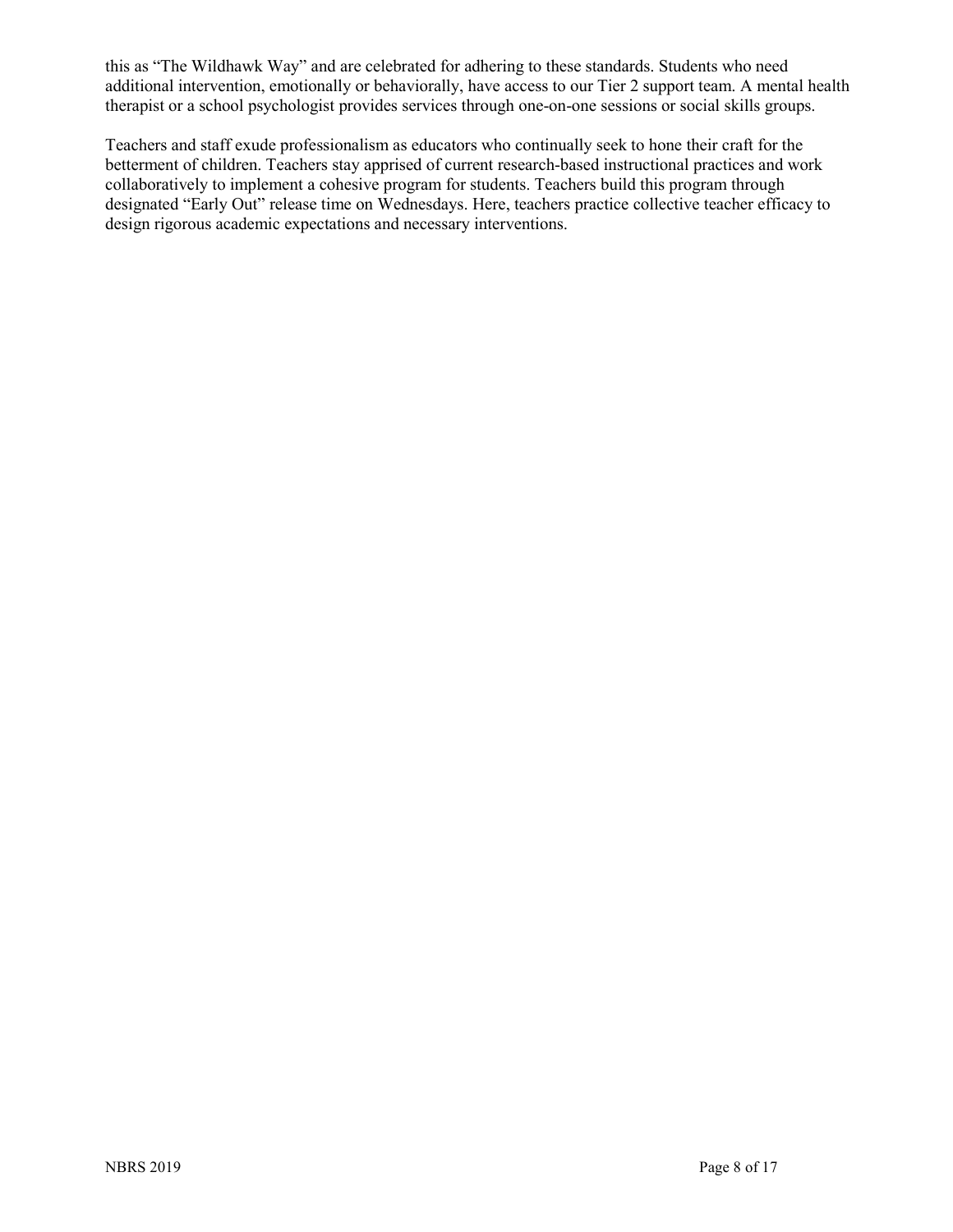# **1. Core Curriculum:**

# **1a. Reading/English language arts:**

The Common Core State Standards (CCSS) act as the foundation for the implementation and development of the core curriculum at Arnold Adreani Elementary. Teachers are provided a release day at the end of the school year to collaboratively map the instructional program for the following year. This creates a cohesive program across the grade level, helping to ensure equitable access to standards in every classroom. Shortterm plans and assessments are developed in weekly Professional Learning Communities (PLC). Teachers determine learning objectives for key standards and select formative and summative assessments to measure progress toward standards.

EGUSD and Arnold Adreani Elementary School have a vision to have all students reading on grade-level by third grade. To this end, teacher teams meet twice per year with a reading specialist for professional development on the most current research surrounding sound reading and writing instruction.

Teachers utilize the Wonders curriculum as the platform for delivering English/Language Arts standards. The CCSS are addressed through the delivery of high quality, first instruction in foundational skills ranging from phonemic awareness and phonics to multisyllabic decoding and fluency. All of this is done with the end goal of developing strategic readers who can comprehend a wide variety of text.

Teachers employ a "gradual release of responsibility" as a method that emphasizes student engagement in literacy instruction. Teachers use read-alouds and think-alouds to model strategic reading skills and give students frequent opportunities for collaborative conversations. Students learn to be critical thinkers who can grapple with text. Students learn how to support their thinking by citing evidence from the text.

As part of a balanced approach to literacy, third through sixth grade teachers use novel studies to enrich the curriculum. Teachers use the CCSS as the foundation to collaboratively design lessons that target specific comprehension skills and strategies.

Arnold Adreani Elementary School has a robust Accelerated Reader (AR) program that promotes independent reading and exposes students to rich vocabulary. Schoolwide AR goals are established through vertical articulation with staff. Students' goals are communicated early and often to parents who are critical partners in their children's education. Students read books at their independent reading level and strive to attain their goals to achieve bronze, silver, and gold recognitions.

Students are assessed each trimester using benchmark assessments such as BPST, Sight Words, Spelling Inventory, Fluency, and Comprehension. Students are assessed more frequently with Wonders comprehension assessments and formative classroom measures. When students have difficulty meeting grade level fluency and comprehension standards, teachers provide small group instruction using guided reading in primary grades and leveled readers in intermediate grades. English Language Learners also have access to reading material at their lexile level. Each strategy is designed to meet students at their instructional reading level to build decoding, vocabulary, and comprehension skills.

#### **1b. Mathematics:**

The district-adopted curriculum for mathematics, Go-Math, is aligned to the CCSS and the eight standards for mathematical practice (SMP). Teachers utilize the provided curriculum to develop pacing guides and lesson design to address the standards. In developing Adreani's math program, several teachers worked closely with district coaches to master research-based instructional practices that address the SMPs. The teachers then trained their grade level colleagues during monthly meetings on strategies such as: Choose 3 Ways, Starts, Number Talks, and Talk Routines. Teachers had the opportunity to hone their skills by observing colleagues teaching a strategy on campus. Teachers brought the results of the effectiveness of the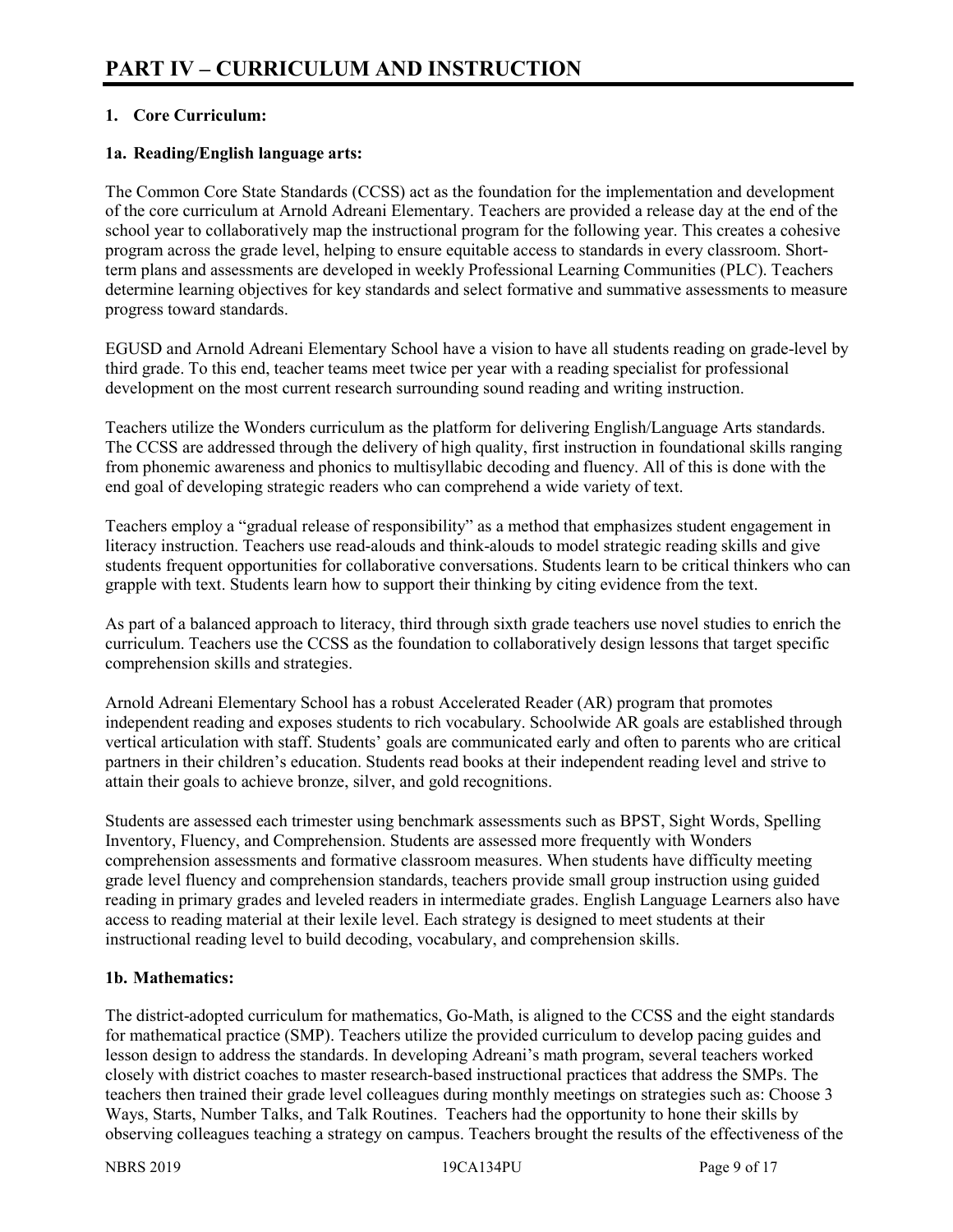strategy back to their PLC to discuss the impact on students. Teachers also collect summative data via midchapter checkpoints and chapter tests and perform an error analysis to determine differentiation strategies.

Since the school's inception, the staff has implemented a schoolwide emphasis on math facts through "Math Club." Students, beginning in TK, regularly rehearse foundational principles of numeracy. In each classroom, every day, students practice math facts and are assessed for math fluency. Students set goals for progress and strive for them each trimester. The staff follows a Response to Intervention (RTI) model to intervene for students not reaching their goals. Administration and staff have developed interventions to support students and their families to achieve their math fluency goals. At the end of the year, students are celebrated schoolwide for their accomplishments. Students build math facts skills so efficiently that by fifth grade nearly all of the students have mastered their addition, subtraction, multiplication, and division facts. This has allowed for the evolution of automaticity to be expanded to reducing fractions, converting improper fractions to proper fractions, and converting fractions to decimals in grades five and six. This is one critical component of a comprehensive approach to deep conceptual understanding of mathematical principles.

# **1c. Science:**

Arnold Adreani Elementary teachers are committed to the implementation of the Next Generation Science Standards (NGSS). Teacher received professional development during preservice days. As the district works to adopt a new curriculum, teachers have been given access to Mystery Science as a resource for readymade science lessons that are NGSS aligned. These lessons address the three building blocks of the science standards: disciplinary core ideas, crosscutting concepts, and science and engineering practices. Teachers deliver hands-on, highly engaging lessons where students learn science by inquiry and investigation versus simply reading about it in a textbook.

Students get to put their science and engineering practices on display at a STEM Night event. Students are tasked with a challenge with unique parameters and a specific objective. They must work collaboratively as a team to accomplish the task. Students learn the fundamental practices of the scientific method and must persevere through success and failures to successfully meet their objective. Each team comes together to demonstrate their outcomes to the parent community at STEM Night.

# **1d. Social studies/history/civic learning and engagement**

At Arnold Adreani Elementary School, a multi-disciplinary approach is taken with the teaching of Social Studies. Social Studies is not only taught for content and historical perspective, but it is used as a basis for teaching reading skills as they relate to expository text. Houghton Mifflin provides the curriculum for Social Studies based on the California State History-Social Science Standards. Students' engagement with social studies is bolstered by field trips that align to units of study. For example, fourth grade students dress in period clothing as they attend Sutter's Fort to get an early California pioneer experience. Fifth grade attends Time of Remembrance, which includes first-hand accounts of Japanese-Americans during World War II.

Teachers in fourth through sixth grades supplement Social Studies curriculum with Document Based Questioning (DBQ). DBQ challenges students to use primary or secondary sources for historical inquiry and document analysis. These short units of study provide students the opportunity to think critically, have productive debate, and ultimately produce a written response that is supported with evidence and analysis. This prepares students for the rigors of Advanced Placement (AP) in high school and higher education. The AP exam is designed from a DBQ model.

Teachers further supplement reading and social studies instruction by incorporating current events through Scholastic News or Time for Kids. These sources provide high interest content that is relevant to students today. Students work collaboratively on current issues and engage in productive debate as a means of teaching appropriate speaking and listening skills.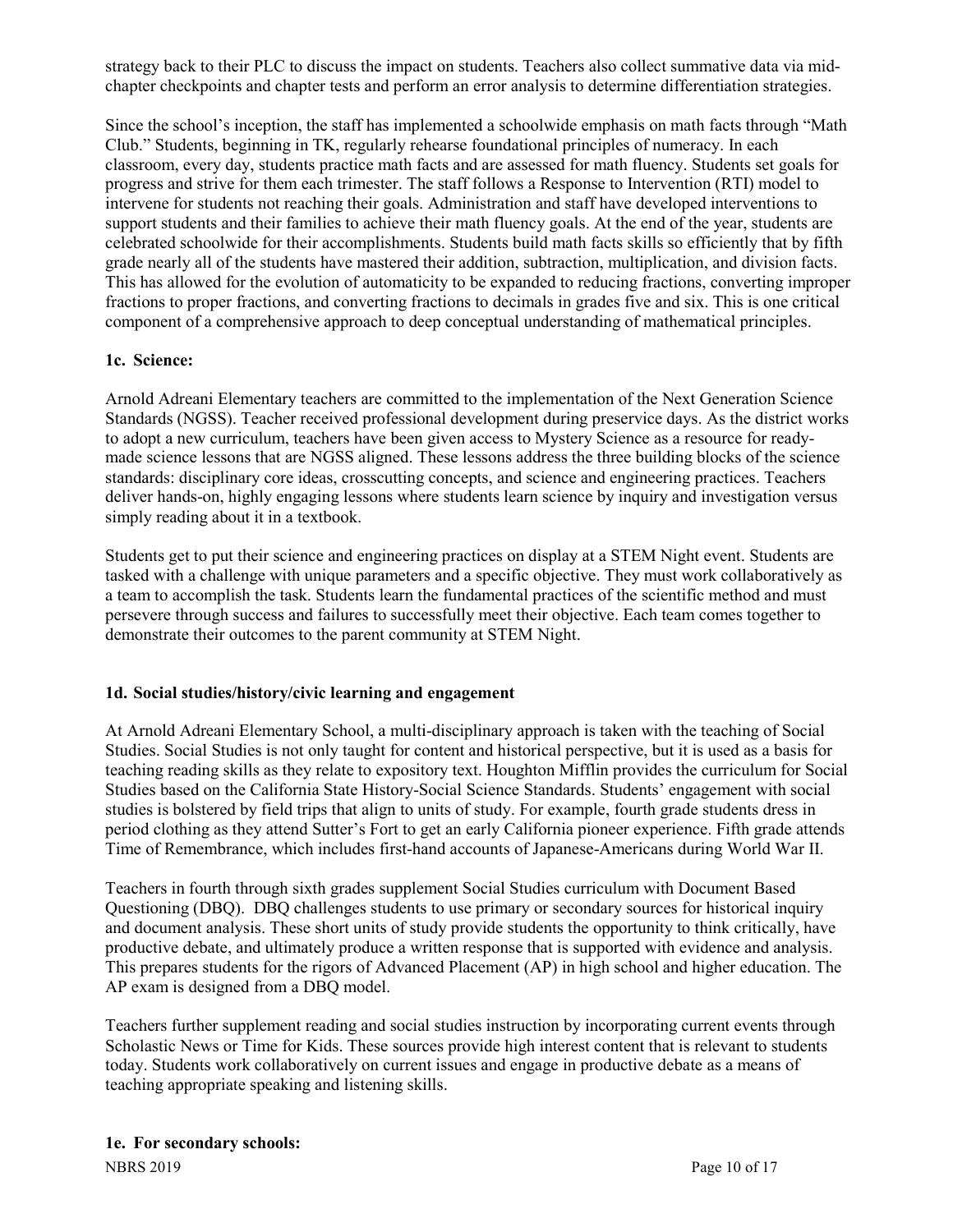#### **1f. For schools that offer preschool for three- and four-year old students:**

Transitional Kindergarten (TK) is available to four-year-old students who were born after the September 1 deadline for entering kindergarten. TK provides pivotal early child developmental skills that ensure a smooth transition to kindergarten. A credentialed teacher provides a balanced approach of teaching foundational literacy and math skills, combined with social and emotional development. While there is no state adopted curriculum, EGUSD and a committee of teachers developed a curriculum that bridges the California Preschool Learning Foundations and the CCSS for kindergarten. Students who have received instruction in TK have a heightened level of confidence and preparedness as they enter kindergarten.

# **2. Other Curriculum Areas:**

In addition to the core curriculum, students receive instruction in English Language Development (ELD), technology, physical education, and Visual and Performing Arts (VAPA). Credentialed teachers provide the majority of this instruction during the school day.

In each classroom, teachers provide designated and integrated ELD instruction based on students' individual language acquisition needs. Teachers utilize results from the English Language Proficiency Assessment for California (ELPAC) to determine interventions and grouping structures. The Wonders curriculum supports teachers in providing vocabulary and comprehension instruction at the students' specific language development level.

Students in TK through 6th grade receive comprehensive technology instruction in the computer lab at the hands of a credentialed teacher. TK through first grade learn basic computer navigation skills. First grade students use Google Docs and Drawings to learn word processing and computer-based art.

Students in second through sixth grades learn technology skills to prepare them for success in college and future careers. Students use G Suite for Education and complete assignments targeted at grade level standards. The students create documents using Google Docs through Google classroom. They learn the details of formatting projects such as how to use insert options to insert images into a document and to resize or reposition images. Students use Google slides to create a series of slides for presentations. Google Sheets is used as a platform to teach students the functions of a cell, column, row, chart, and graph. The students learn how to create formulas and manipulate data in spreadsheets. The students use Scratch and Block coding to learn the basics of computer programming.

Digital Citizenship is taught using Common Sense Media. Students build critical skills in ethics, safety, etiquette and security on the computer. Students receive explicit instruction on how to protect personal information, how to identify cyber-bullying and strategies to deal with a situation if it arises. The teacher instills in students the importance of being critical consumers of social media, chatting, texting and the potential consequences of not adhering to strict guidelines. The students learn the understanding of copyright laws regarding plagiarism and the importance of giving credit when using others' work from online references and materials.

Physical Education at Arnold Adreani Elementary is provided to students in TK through sixth grades. Students receive 200 minutes of PE instruction every two weeks. Students in grades first through third receive Physical Education instruction from a PE teacher once per week with the remainder provide by the classroom teacher. In fourth through sixth grade, students receive Physical Education from a PE teacher twice per week with the additional minutes provided by the classroom teacher.

NBRS 2019 Page 11 of 17 Physical Education lessons are designed to meet the Physical Education Model Content Standards for California Public Schools. PE is built on the principles of movement skills, goal setting, leadership, and having fun while building physical fitness. Students cooperate and collaborate every day in class. Through carefully designed competition, students learn and teach each other through striving toward a common goal. The more challenging the skill set of the day becomes, the more motivation and collaboration the students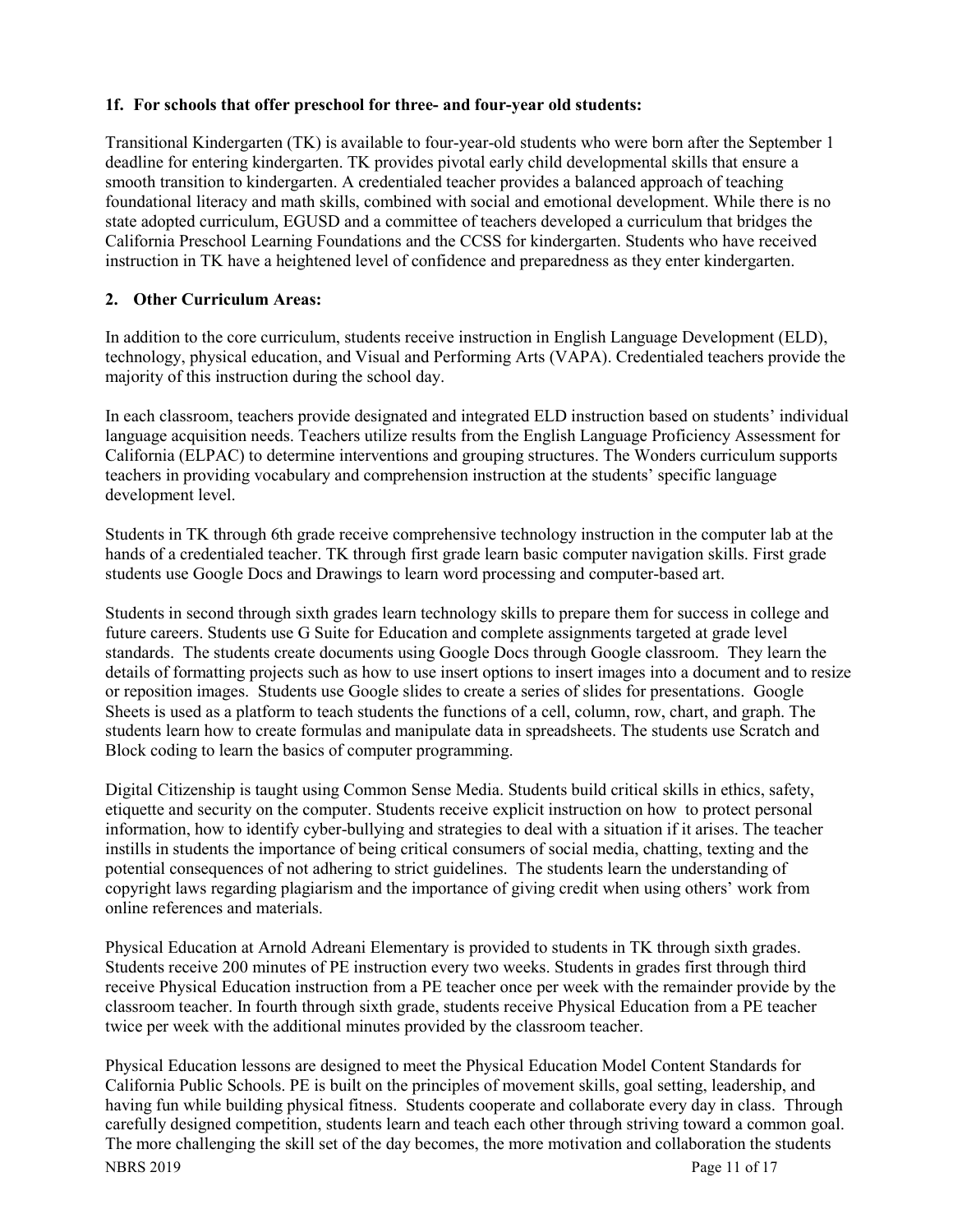engage in. Personal improvement becomes the main goal and students experience a renewed commitment to excellence, ultimately instilling the perseverance needed for a lifelong, healthy lifestyle.

Arnold Adreani Elementary students experience Visual and Performing Arts (VAPA) instruction in all grade levels. Each grade level creates lessons an practice opportunities that lead to a performance. Some examples of performances given by students are: a holiday recital by the kindergarten students, a USA Performance by first grade, a Character Matters play in second grade, Poetry Recitals in third grade, Historical Role Playing in fourth grade, a Wax Museum in fifth grade, and an Egypt Museum in sixth grade. Additionally, each class completes a visual arts project that is displayed in four locations in the front office.

A teacher who is skilled at dance is guiding other teachers how to effectively implement dance as a means of meeting their additional PE minutes. Additionally, students may attend beginning or intermediate band lessons in a before or after-school program. They perform two recitals a year and perform at one Student of the Week Assembly, the National Elementary Honor Society (NEHS) induction ceremony, and sixth grade promotion.

#### **3. Special Populations:**

Teachers pride themselves on maintaining a high level of rigor to meet the needs of a student population where 86% of the students meet, or exceed, grade level standards on the CAASPP test in ELA and 83% in Math. In ELA, there is a negligible Achievement Gap for most subgroups. The greatest discrepancy is students of two or more races at 80% meeting, or exceeding standards in ELA.

In order to meet the diverse learning needs of individual children, teachers at Arnold Adreani Elementary School utilize a Response to Intervention model. This is a multi-tiered approach founded in high quality, researched-based instructional practices driven by ongoing assessment.

In Tier 1, students receive rigorous instruction based on grade-level CCSS. In Tier 2, students are provided differentiated, small group instruction based on assessed learning needs. Students' progress toward grade level standards is monitored individually by the teacher and collaboratively by the grade-level team during PLC meetings. If students continue to make minimal gains, the grade-level teams determine students with the most intensive needs for Tier 3 supports. Tier 3 consists of four to five students with a designated intervention specialist providing them with targeted intensive intervention. Tier 3 may also include extended day intervention and supports.

The progress of students in Tier 2 and Tier 3 are monitored twice per year with the school's Co-Op team that consists of an administrator, school psychologist, resource specialist, and at times, a reading coach. Teachers collect common assessment data to measure student progress toward grade level standards throughout the year. If a student is not responding to intervention, the team may refer a student to a Student Study Team (SST) meeting. An SST meeting gathers the whole team, including the parents, to get a full picture of the student socially, emotionally, and academically. From this meeting, it is determined if additional assessment is necessary to identify possible learning disabilities.

The backbone of effective differentiation, Response to Intervention, and Professional Learning Communities is formative assessment and progress monitoring. CAASPP testing reveals that there is an 11 point Achievement Gap for African-American students and students of two or more races in the content area of Math. Teachers use item analysis on assessments to determine the specific CCSS that students did not meet. This drives long term and short term plans for tiered levels of support as well as small group instruction. Additionally, teachers use research-based formative assessment practices that guide instruction in the moment. Further, students engage in self-assessment by rating their level of understanding through various methods.

NBRS 2019 Page 12 of 17 The GATE Program provides various enrichment opportunities that are unique to an elementary school. Four different languages are taught: three computer coding and one linguistic. Higher reasoning skills like sequence, strategy and logical progression are incorporated daily. The GATE program offers a litany of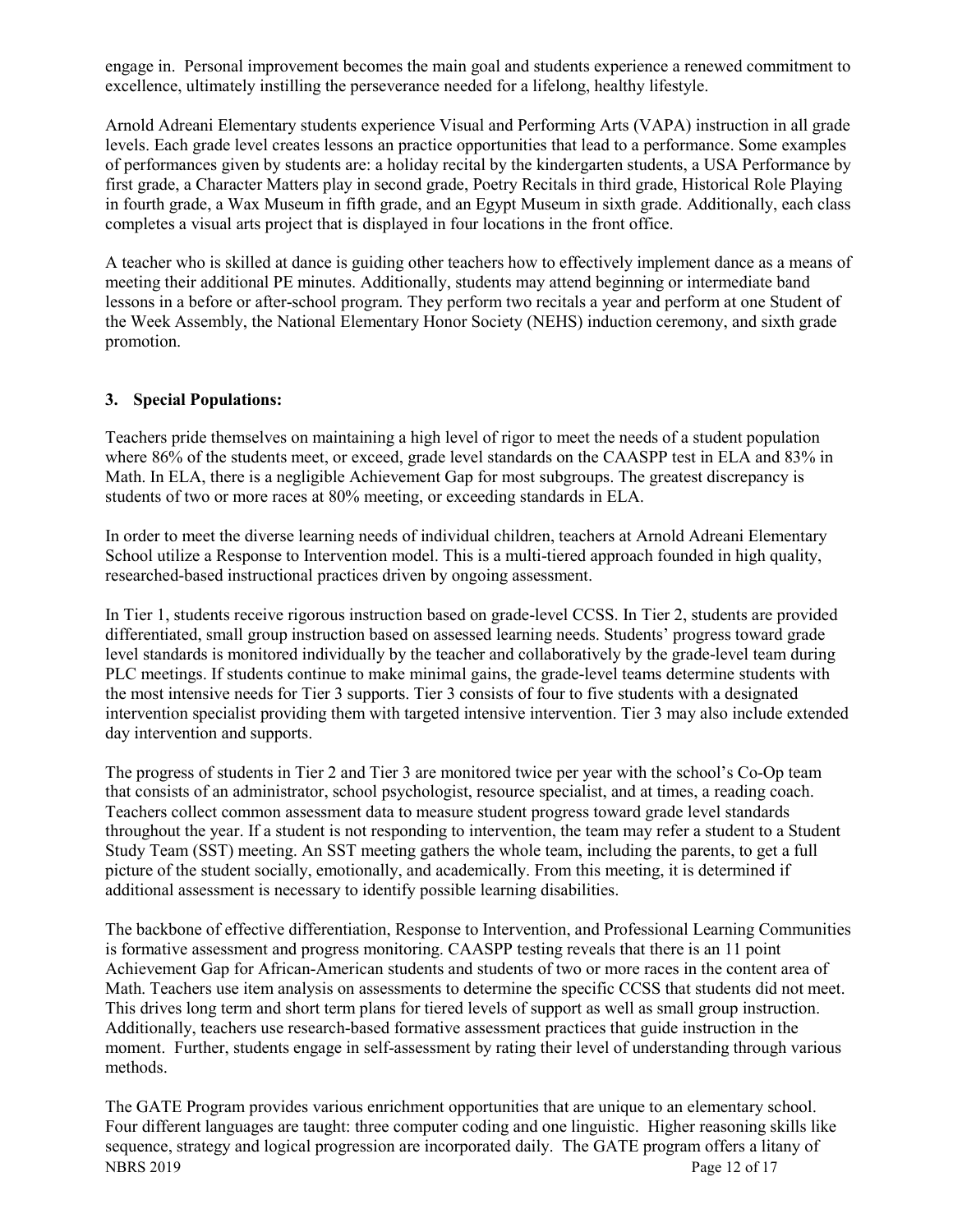areas for students to be enriched through the Culinary Arts Program, Computer Assisted Design program, and Digital Photo editing classes. New for this year, is the Fantastic and Meaningful Education (FAME) Program. FAME allows anyone interested to join these opportunities usually reserved for GATE students.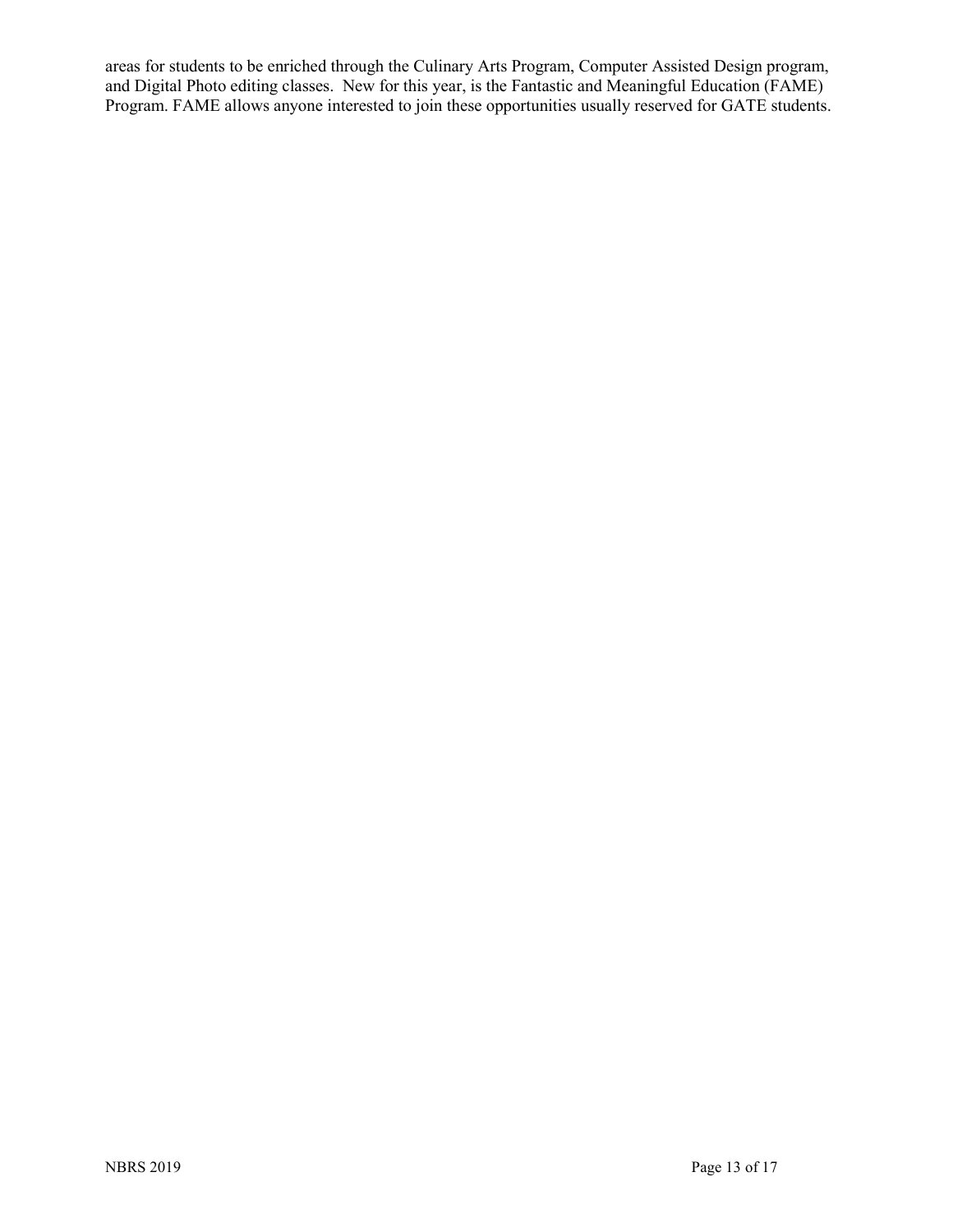### **1. School Climate/Culture:**

There is a belief that what is celebrated reveals what is valued. Arnold Adreani Elementary takes time to celebrate students in all areas of development, ultimately impressing upon students that they are valued for their academics, their behavior, and their effort. The staff takes time to celebrate students on a daily, weekly, monthly, and trimester basis.

Through the PBIS program, students are rewarded with Wonderful Wildhawk (WOW) Tickets for adhering to behavioral expectations in multiple areas around campus. Two students are celebrated daily during morning announcements, weekly at an assembly, and at the end of the trimester with a pizza lunch with the principal.

Another component of the comprehensive approach to building character and productive citizens is a schoolwide monthly character trait focus. Each grade level team develops goals for their students around the monthly character trait such as Citizenship, Fairness, Trustworthiness, and more. Each day a message from "Words of Wisdom" is read during morning announcements that is specific to the schoolwide character trait.

Every Monday morning, the school hosts a Student of the Week assembly. Teachers celebrate a student from their class who demonstrates the character trait for the month. It also allows students to be celebrated for progress toward a goal. Classes that achieved the most points in the cafeteria for following the The Wildhawk Way, earn the Golden Lunchbox Flag. Classes also earn a certificate for perfect attendance if their entire class had perfect attendance for the week.

At the conclusion of each trimester, students are recognized for meeting the District Honor Roll of 3.5 GPA or higher, progress toward Accelerated Reader goals, Math Club goals, and perfect attendance.

Students feel welcomed and supported when staff feels welcomed and supported. Staff are welcomed back to school with a breakfast and a first-day-of-school treat on their desk. Staff continues to be celebrated with periodic barbecues and luncheons provided by the administration or by grade level teams. This brings staff together as a community where everyone can build fellowship and enjoy each other's company. At winter break, each staff member receives a personalized gift from the principal. An active Social Committee ensures that sympathy cards are provided in challenging times and provides food for events such as the winter preservice day. In the spring, the PTA and Student Leadership takes a whole week to celebrate teachers with daily treats and a monetary contribution for classroom supplies.

# **2. Engaging Families and Community:**

An active family community is a key component in the success of children at Arnold Adreani Elementary School. Parents are actively involved in many aspects of the educational system. Parents can be found volunteering in the classroom on a regular basis, chaperoning field trips, serving on the School Site Council (SSC) or English Language Advisory Committee (ELAC), and even helping to open car doors to greet students in the morning.

Arnold Adreani Parent Teacher Association (PTA) joins with the school to design events that bring the community together. They have hosted an incredible Crab Feed, one of the biggest Fall Carnivals in the area, a Father-Daughter Dance, a Mother-Son Event, Donuts for Dads, Muffins for Moms, and Family Movie Night just to name a few.

Likewise, families are welcomed on campus through an active Watch DOGS program that promotes positive male role models on campus. Administration and staff greet families daily as they help open car doors during Meet and Greet and they assist families across the crosswalks. Twice a year, families bring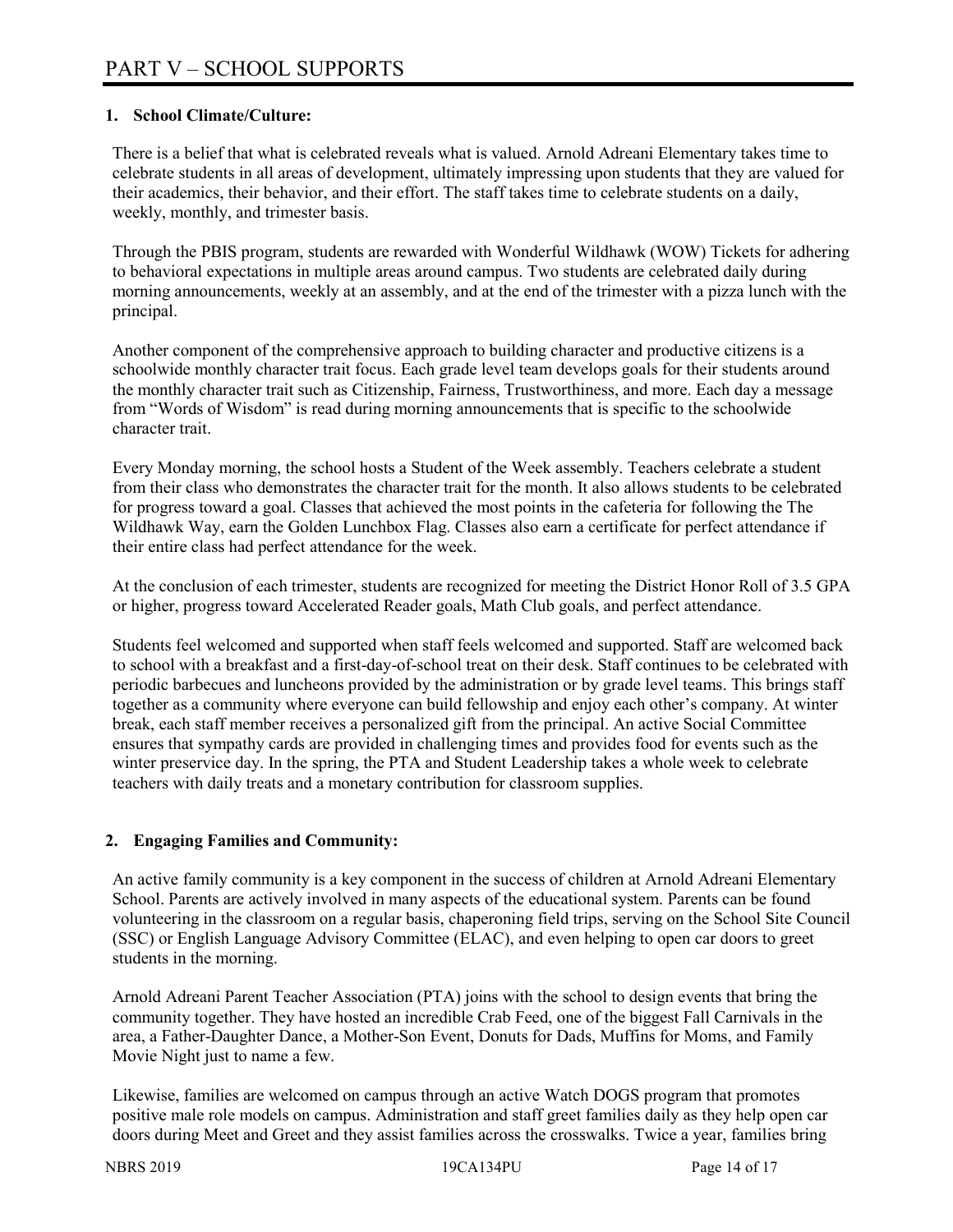blankets and chairs to enjoy Family Lunch day.

Teachers engage our families early and often by communicating regularly about expectations and progress. Each teacher hosts a well-attended Back to School Night that sets the tone for the year. This is followed up with classroom newsletters via email or paper in a schoolwide communication folder that goes home every Monday. Parents know exactly when to expect school communication for every child in every classroom. At the end of the first trimester, the goal is to hold a parent-teacher conference with 100% of all families. Teachers diligently work to accomplish this with the support of administration as a demonstration that we value families as a partner in the education of their child.

Arnold Adreani Elementary hosts two Parent Universities during the school year. These are designed to educate parents on the rigor of the material that students are being challenged with in the classroom and to provide an engaging night out together. A Family Writing Night and a Family Science Night were hosted on campus this year.

Arnold Adreani Elementary recognizes it's parent support at an annual breakfast hosted by the school site as a small way to say thank you. Teachers invite parent volunteers that have been instrumental in the classroom, on field trips, or with special events. Families enjoy breakfast together with their children and other families.

### **3. Professional Development:**

Staff at Arnold Adreani Elementary School embrace the concept of lifelong learning. Staff participate in site professional development as well as professional development offered by EGUSD, Sacramento County Office of Education (SCOE), and California State University Sacramento. Professional Development is driven by student and staff need. California Assessment of Student Performance and Progress (CAASPP) reveals a need for students to strengthen Speaking and Listening skills. Further, due to a new standards aligned report card, teachers have expressed the need for professional development in that standard.

This year we began to align our instruction and assessment practices through the school Leadership Team. Leadership Representatives collected data from their teams to determine common practices that could be implemented schoolwide. To continue to build capacity, district reading coaches provided professional development to the staff on effective teaching strategies for Speaking and Listening skills. John Hattie's work shows that one of the most impactful practices on student learning is Collective Teacher Efficacy. Therefore, teachers were given a release day to plan and design a cohesive grade-level plan to teach and assess Speaking and Listening standards. Finally, the site administration led grade-level teams through a vertical articulation that included a review of the progression of standards from kindergarten through sixth grade and an opportunity to share best teaching practices and formative assessment design. The outcome is a unified approach and an alignment of practice for students classroom to classroom and grade level to grade level, ultimately ensuring equitable access for all students.

Differentiated Instruction has been an ongoing instructional focus for Arnold Adreani Elementary. This year, staff received training on how to read and interpret fluency data for prosody, rate, and accuracy. Additionally, they received training in administering and interpreting Spelling Inventory data. This training allowed another diagnostic tool to be used to determine objectives for small group instruction. Grade-level teams were provided Tier 2 intervention materials to support targeted differentiation based on student need. Additionally, through collaboration between administration and the leadership team, teachers were provided professional development from a district reading coach on The Reading Strategies Book written by Jennifer Serravallo. These are research-based, highly effective teaching strategies designed to specifically target acquisition of specific grade level standards. This provides an additional tool for teachers to use for best first instruction or as an additional differentiation tool for small group instruction.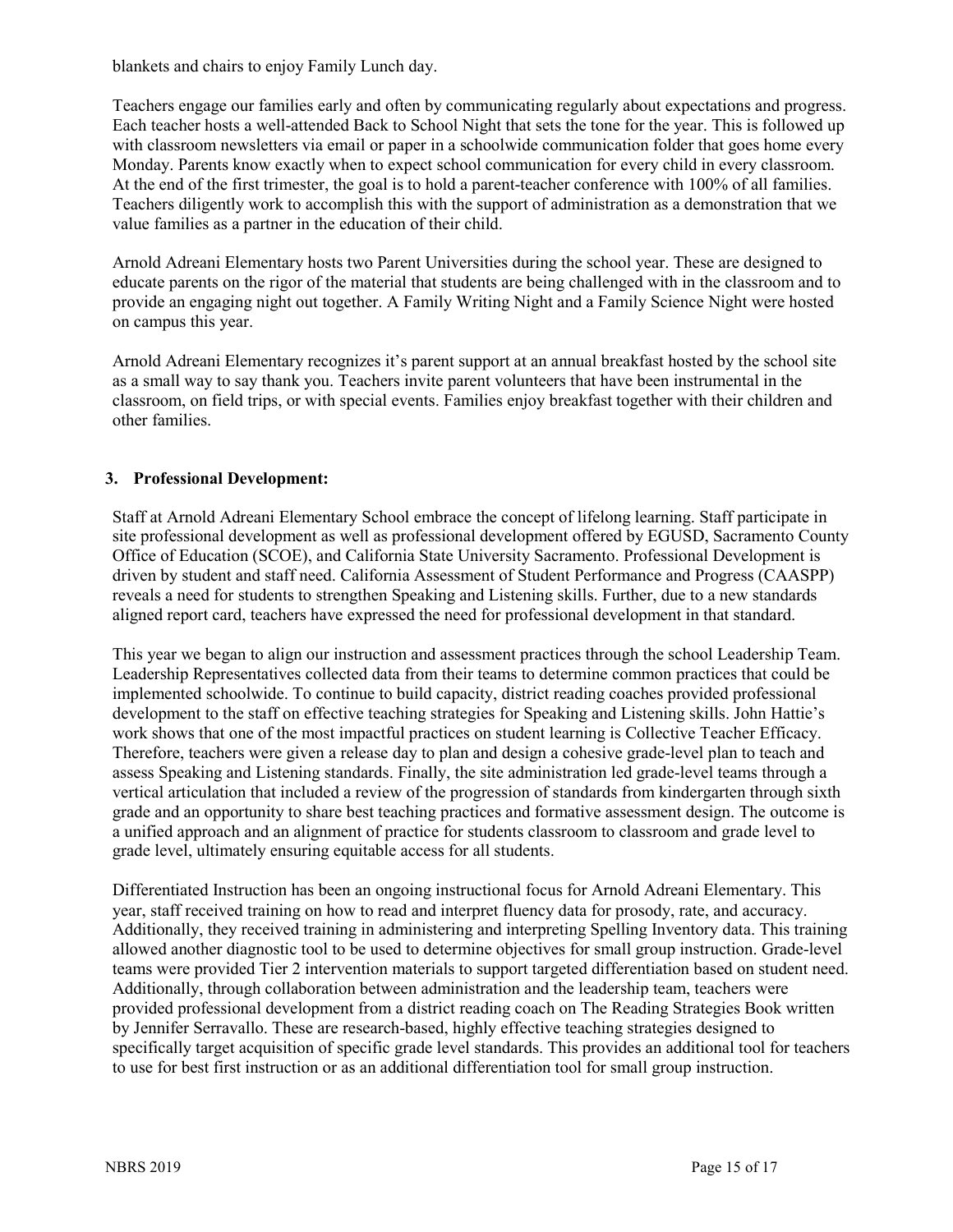#### **4. School Leadership:**

Arnold Adreani Elementary has several leadership opportunities that are critical to the success of the school. The school operates on a traditional calendar and administration is comprised of a Principal and a half-time Vice-principal. A distributed leadership and decision making model seeks input from a variety of stakeholders creating buy-in from all invested to move the school in a unified direction.

Staff play an important role in leadership and decision-making. The Leadership Team consists of one teacher from each grade level, one resource teacher, and one classified staff. This decision-making body is responsible for addressing site-based instructional and infrastructural needs. Leadership Representatives are responsible for disseminating the results of decision-making to their grade level teams. Leadership Representatives continue their leadership role into the Professional Learning Communities where they help to align the direction of their grade level to site-based goals and Common Core State Standards. Staff also have a variety of opportunities to take leadership roles by leading specific events on campus via adjunct duties such the talent show, School Site Council, Social Committee or Student Leadership.

Student Leadership is uniquely structured to provide leadership opportunities to a vast array of students. Student Leadership is open to fourth, fifth, and sixth graders. Student Leadership is structured to raise the next generation of decision makers to have an impact on their community through service and integrity. Student Leaders are responsible for being an icon of what it means to be a Wildhawk. They must model The Wildhawk Way to their peers. Students serve on campus by volunteering their mornings and afternoons to be a part of our Meet and Greet team. To impact their immediate community, the student leaders host events such as Random Acts of Kindness Week and have boosted school spirit by decorating our perimeter fence with a "Go Wildhawks" sign. They also are challenged to extend their reach into our community. The student leaders sell ice cream throughout the year to raise money to purchase gifts for underprivileged children during the holidays.

Parents can take leadership roles by becoming a member of the PTA Board, the School Site Council, ELAC, or chair an event. Input is sought from each of these structures during the formation of the Local Control Accountability Plan (LCAP). Further, the school is accountable to each of these groups for our outcome data as it seeks to meet or exceed district and site-level performance targets.